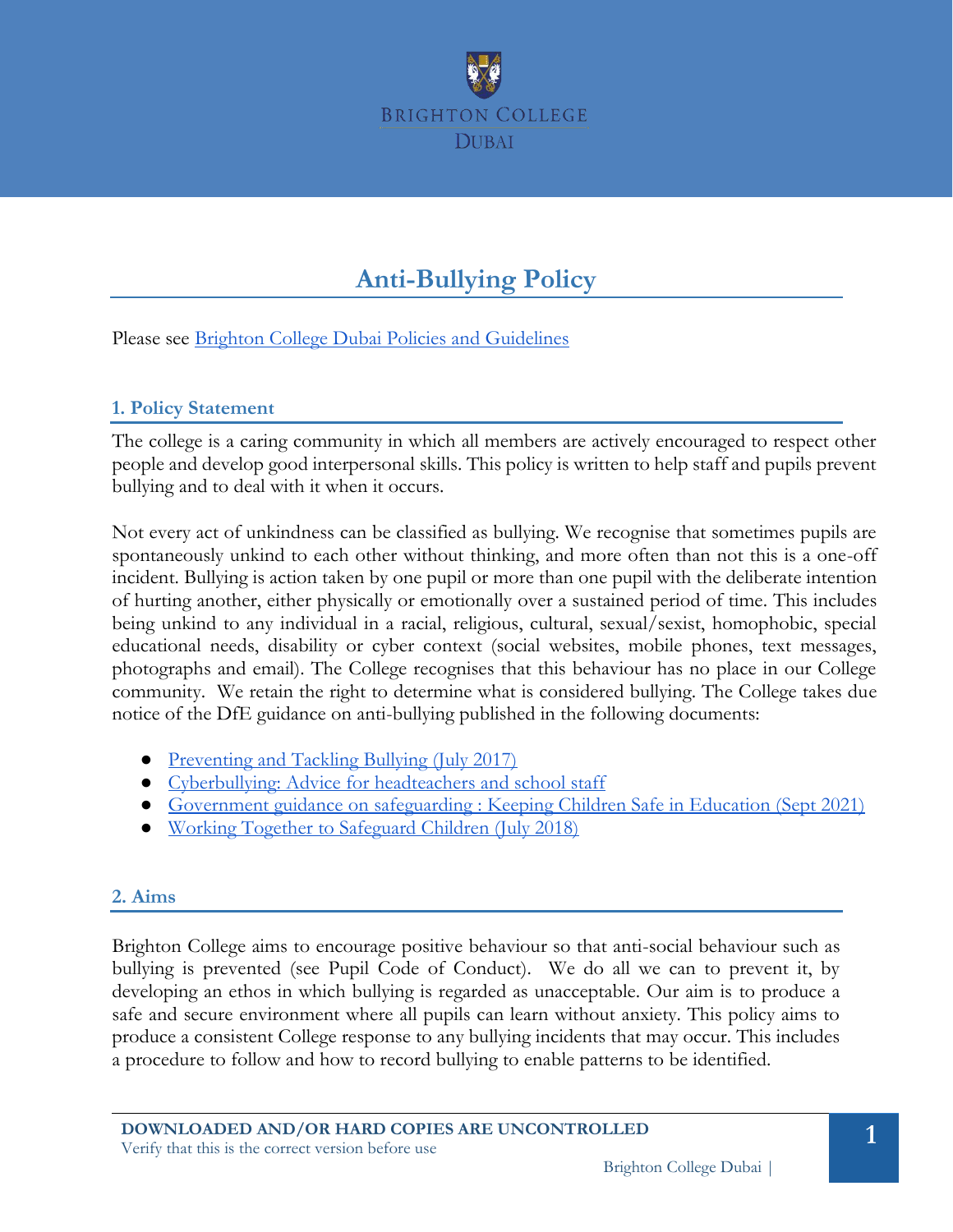

We aim to make all those connected with the College aware of our opposition to bullying. Everyone's responsibilities are made clear, with regards to the controlling and containing of bullying in our College.

## **3. Practice and Procedure**

#### 3.1 Pupils

- Pupils at the College commit to trying to follow the Pupils Code of Conduct and the Anti-bullying Code, which supports an anti-bullying ethos.
- Pupils are given a clear understanding of College expectations on behaviour through assemblies, PSHE and wellbeing sessions and through the College curriculum.
- Pupils are made aware of the harm that bullying causes and of the range of sanctions that the College is obliged to use, including the involvement of outside agencies.
- Pupils are given a clear understanding of the definition, impact and seriousness of bullying through the curriculum (year group projects, drama, stories, literature, historical events, current affairs).
- Pupils know what to do and who to turn to if they are being bullied.
- Pupils know what to do if they witness others being bullied.
- Pupils have a duty to report bullying whether it is happening to themselves or others.
- Pupil representatives (Head Boy/Girl, Pupil Council, House/Deputy House Captains etc) have a duty to report problems of bullying, individual or group, and to be involved in fashioning solutions with the College. Pupils will receive further support as necessary.

## 3.2 Staff

Staff awareness of bullying takes place through training, meetings and discussions. All teachers within the College are trained to look out for the following signs of bullying:

- Unexplainable injuries.
- Lost or destroyed clothing, books, electronics, or jewellery.
- Frequent headaches or stomach aches, feeling sick or faking illness.
- Changes in eating habits, like suddenly skipping meals or binge eating. Children may come home from College hungry because they did not eat lunch.
- Difficulty sleeping or frequent nightmares.
- Declining grades, loss of interest in College work or not wanting to go to College.
- Sudden loss of friends or avoidance of social situations.
- Feelings of helplessness or decreased self-esteem.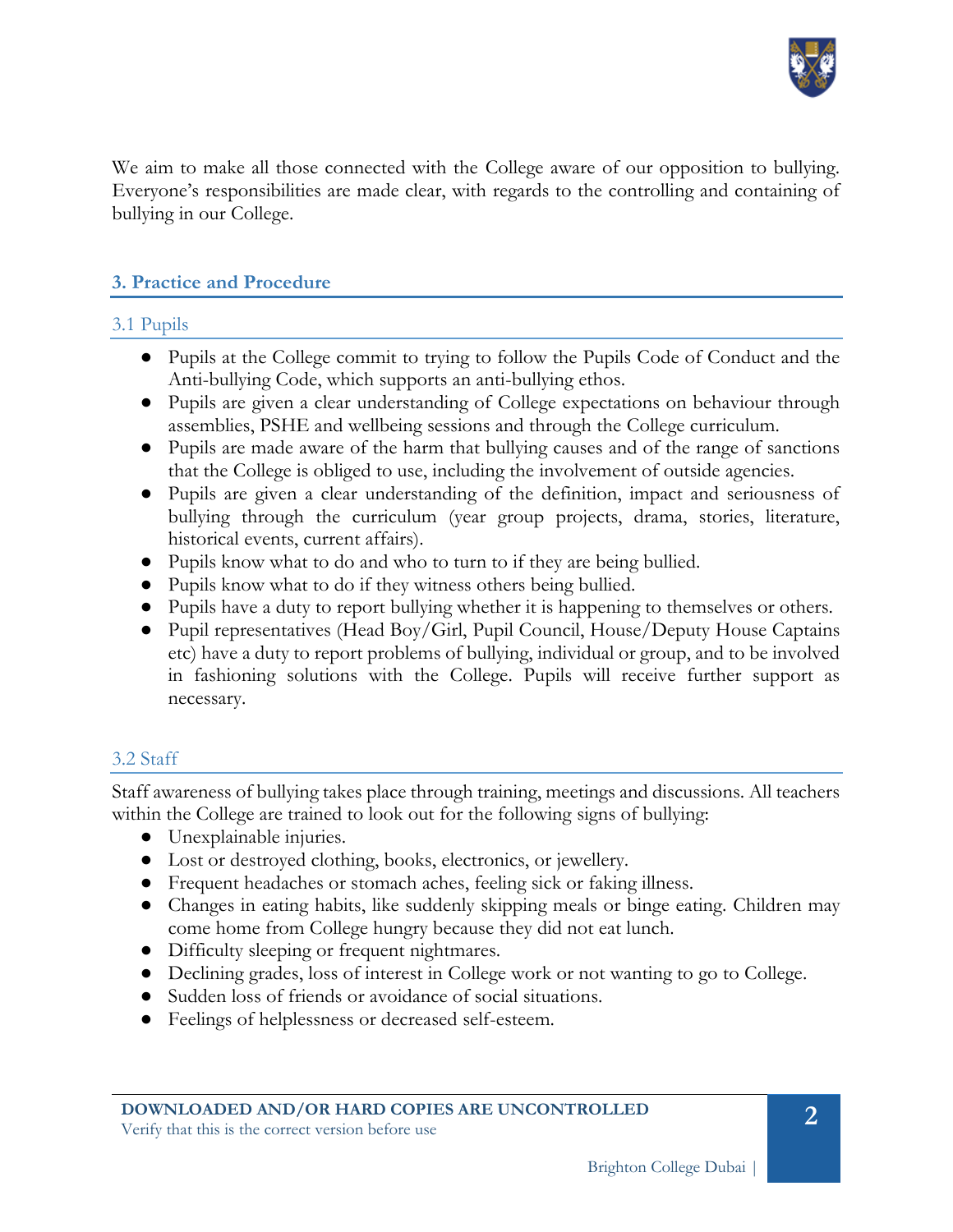

• Self-destructive behaviours such as running away from home, harming themselves, or talking about suicide.

This takes place as part of the College staff induction process and is reinforced through regular pastoral focus sessions, staff learning sessions and briefings. Pastoral leaders are trained in logging and resolving bullying incidents when they do occur. The Staff Handbook gives very clear expectations of vigilant staff supervision (e.g. break and lunch time and on the school buses).

## 3.3 The Role of the Parents

Parents are informed of the College's policy through the Parent Handbook and the Anti-Bullying Policy. Parents who are concerned that their child might be being bullied, or who suspect that their child may be the perpetrator of bullying, should contact their child's Class Teacher/House Tutor or House Master/Mistress immediately. Parents will always be contacted, after initial investigations have been carried out, if their child is suspected to have been involved in an instance of bullying.

Parents have a responsibility to support the College's Anti-Bullying Policy and to actively encourage their child to be a positive member of the College. Where cyberbullying occurs, the College will provide guidance and support. When this happens outside the jurisdiction of the College, we will communicate and cooperate with parents as necessary.

## 3.4 Cyber Bullying

The rapid development of, and widespread access to, technology has provided a new medium for 'virtual' bullying, which can occur in or outside College. Cyber-bullying is a different form of bullying and can happen at all times of the day, with a potentially bigger audience, and more accessories as people forward on content at a click.

'Cyber bullying' refers to inappropriate text messaging or emailing and inappropriate use of social network sites (like Facebook, Twitter, Instagram, SnapChat, Youtube, etc) as well as sending offensive images by phone, internet or email.

It is very important to note that if it is suspected that material on the device may be a pornographic image of a child or an extreme pornographic image, this should not be viewed, nor deleted, but the device should be given to the Designated Safeguarding Lead immediately who will follow the safeguarding procedures.

### 3.5 Sanctions

Sanctions for bullying are in line with the College's Positive Behaviour Policy. Strong sanctions, such as suspension and exclusions, may be necessary and imposed in cases of severe and persistent bullying.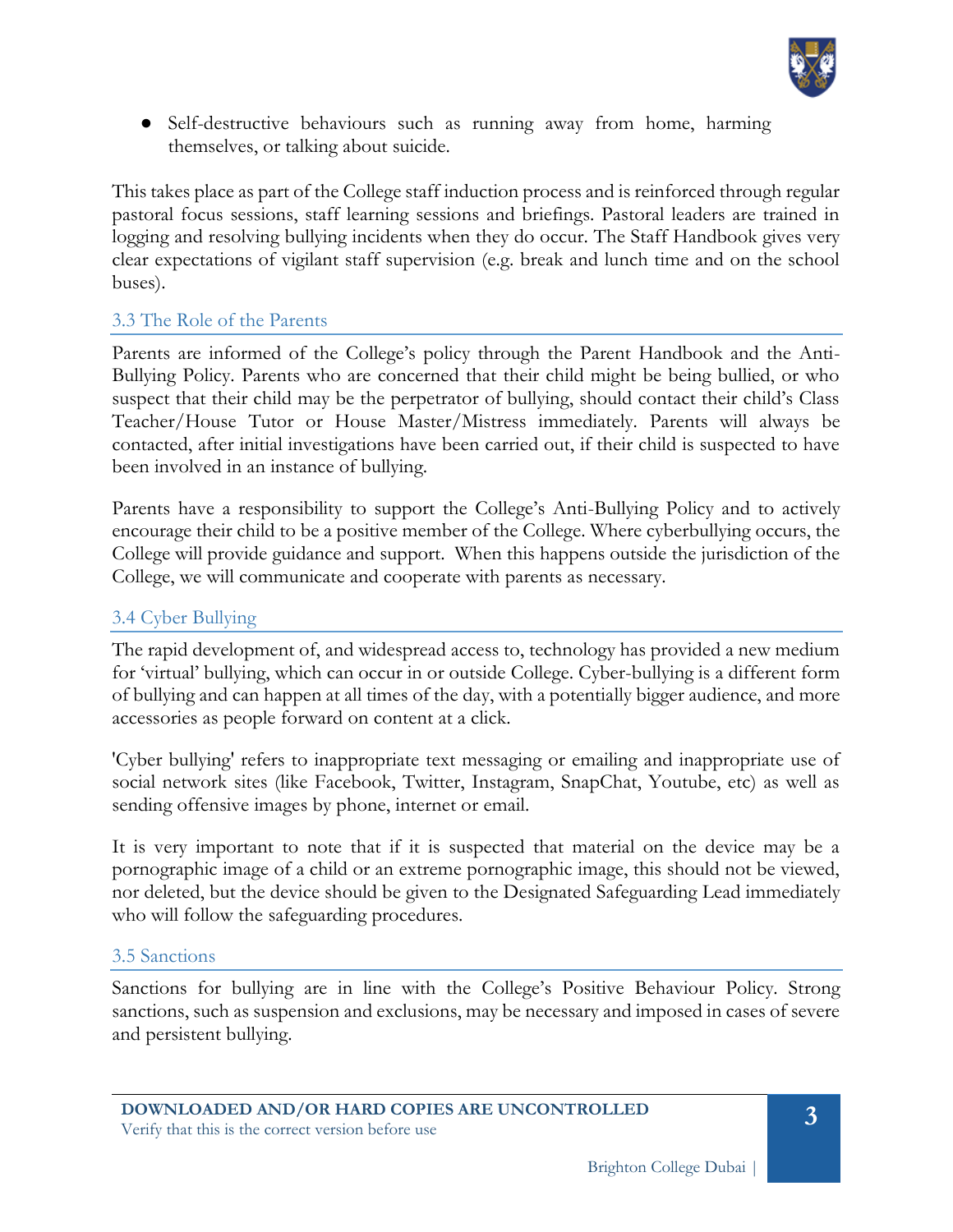

#### **4. Assessment and Record Keeping**

Records relating to individual cases, for both perpetrator and victim, are kept in confidential pupil folders. Record keeping allows opportunities to retrieve and analyse incident reports chronologically and by pupil/s, which can be of particular value in identifying patterns of victim and/or bullying behaviour.

#### **5. Staffing and Resources**

#### 5.1 The Role of the Teachers and Teaching and Learning Assistants

Teachers, supported by Teaching and Learning Assistants, where applicable, attempt to support all pupils in establishing a climate of trust and respect for all. By praising, rewarding and celebrating the success of all children, we aim to prevent incidents of bullying.

Teachers and Teaching and Learning Assistants take all forms of bullying seriously and intervene to prevent incidents from taking place. They refer bullying incidents immediately to the Head of Preparatory School and Deputy Head Pastoral by completing and emailing an Incident Report Form to them.

#### 5.2 The Role of Class Teacher, Head of Year, House Tutor and House Master

Following notification of a behavioural incident (including those which may include bullying), the Head of the Preparatory School or Deputy Head Pastoral will usually ask the Class Teacher or House Tutor/House Master/Mistress (Senior School) to help with the investigations and the updating of the Incident Report Form. Class Teachers, House Tutors and House Master/Mistress may be involved in further pastoral work with the victim and bully, after action points have been agreed by the Head of the Preparatory School or Deputy Head Pastoral. The College supports both the victim and the bully, as appropriate.

Class Teachers and House Tutors are often best placed to identify potential patterns of bullying through time. They are expected to be vigilant and notify Heads of Year, House Master/Mistress and Heads of School should they suspect a pattern of behaviour linked to either bullying or being a victim.

Class Teachers, House Tutors and House Master/Mistress draw pupils' attention to the College's stance on bullying at suitable moments. If an incident occurs, pastoral leaders may decide to use an assembly or House meeting as a forum in which to discuss with other pupils why this behaviour was wrong.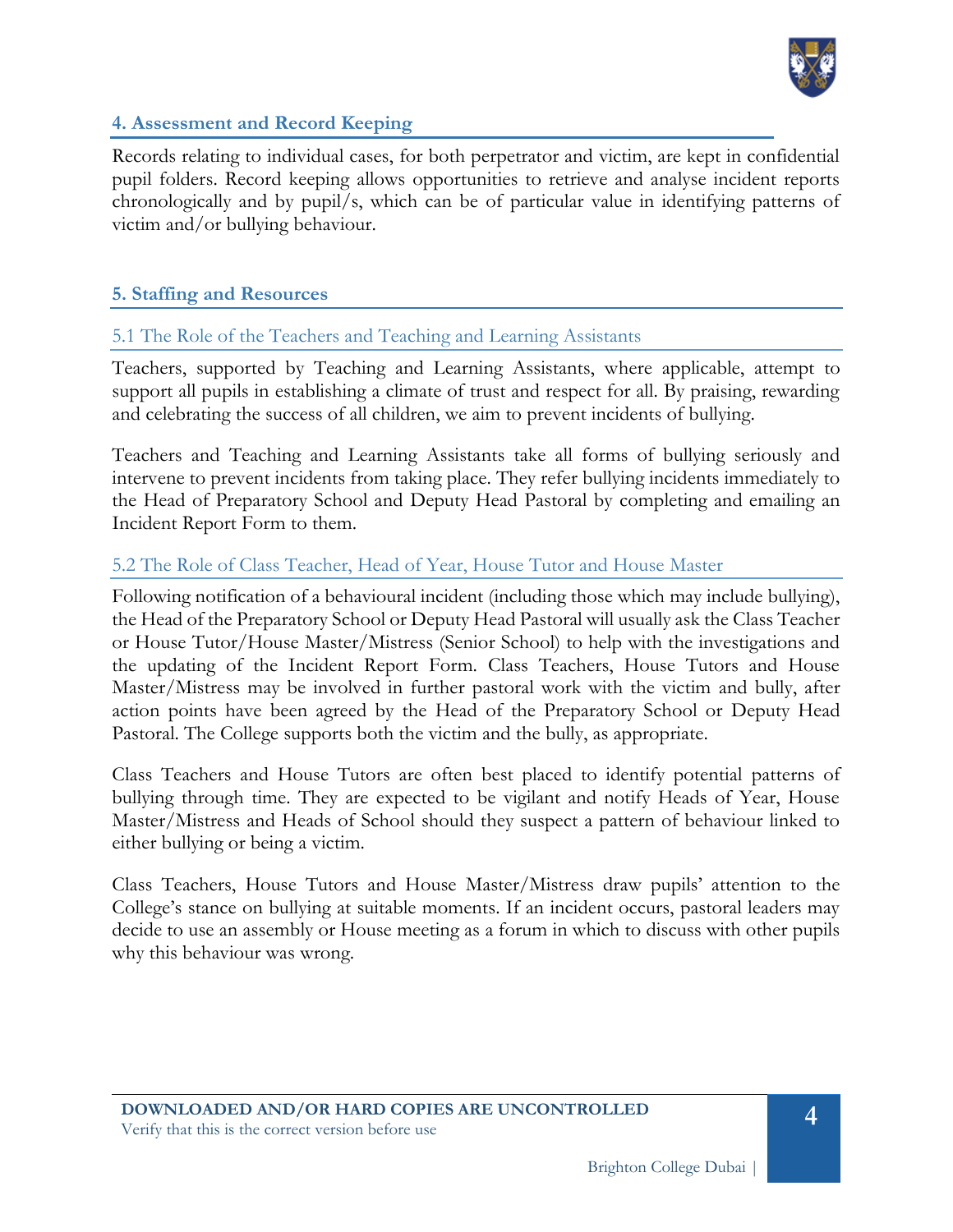

## 5.3 The Role of the Head of the Preparatory School and Deputy Head Pastoral

In the Prep School, the Head of the Preparatory School supports the Class Teacher and/or Head of Year in conducting and recording investigations linked to an alleged bullying incident. In the Senior School, the Deputy Head Pastoral supports the House Tutor and/or House Master/Mistress.

The Head of the Preparatory School and the Deputy Head Pastoral of the Senior School report to the Head Master, where they discuss and agree action points from the investigation. The College supports both the victim and the bully, as appropriate. The Head of the Preparatory School and the Deputy Head Pastoral may be asked to follow up with parents, pupils and staff.

### 5.4 The Role of the Head Master

It is the responsibility of the Head Master to implement the College Anti-Bullying Policy and to ensure that all staff (both teaching and non-teaching) are aware of the College policy and know how to deal with incidents of bullying. The Head Master reports to the governing body about the effectiveness of the Anti-Bullying policy, on request. The Head Master informs the Governors of any serious bullying incidents.

The Head Master sets the College climate of mutual support and praise for success, so making bullying less likely. When children feel they are important and belong to a friendly and welcoming College, bullying is far less likely to be part of their behaviour.

The Head Master ensures that all staff receive sufficient training to be equipped to deal with all incidents of bullying.

#### 5.5 The Role of the Governors

The Head Master informs the Governors of any serious bullying incidents.

#### **6. Monitoring and Review**

This policy is to be reviewed and checked annually by the Head Master.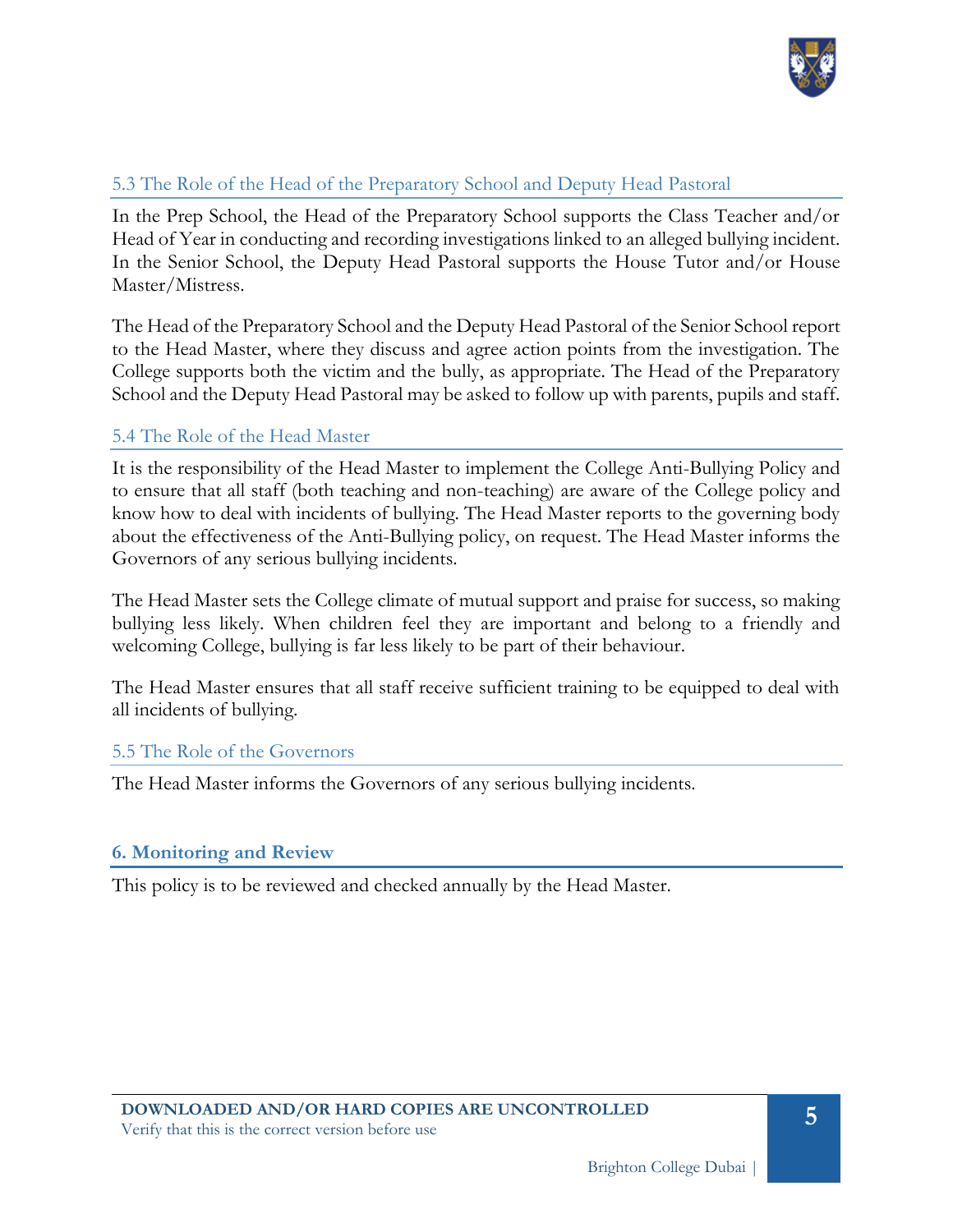

## **7. Approved by**

Head Master on behalf of the College:

fore

Simon Crane, Head Master

Chair on behalf of the Governors:

Mrs Nilay Ozral, Board Member

## Change History Record

| <b>Version</b><br>No. | <b>Description of Change</b>                            | Owner      | Date of Issue     |
|-----------------------|---------------------------------------------------------|------------|-------------------|
| 1.0                   | Updated external links and some<br>internal terminology | J Donaghey | September<br>2021 |
| 2.0                   | Reviewed and updated                                    | J Donaghey | April 2022        |
| 3.0                   |                                                         |            |                   |

## <span id="page-5-0"></span>**Brighton College Dubai Policies and Guidelines**

#### **Policy Statement**

Brighton College Dubai policies have been developed by the College Leadership Team (CLT) with input and guidance from the Brighton College network, including Brighton College UK.

Policies reflect current best practice.